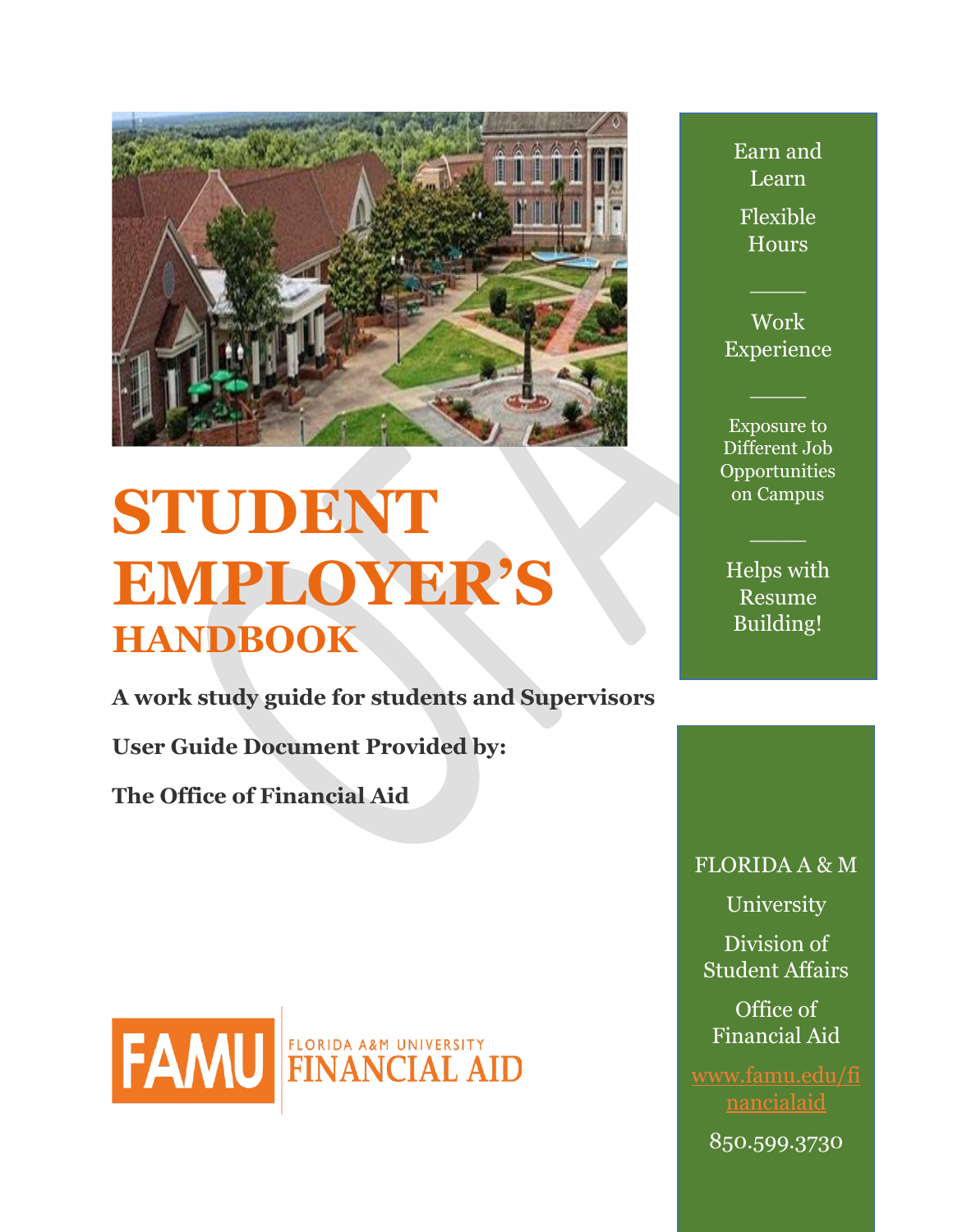# **INTRODUCTION**

The Office of Financial Aid at Florida A&M University assists students and departments with information regarding part-time employment for our students. We will assist the departments with the work-study process providing guidance as needed from the beginning and end of the hiring process. This document is a training tool to assist you with the guidelines in order to start earning your Federal Work-Study funds as soon as possible.

# **What is Federal Work-Study?**

Federal Work-Study provides part-time jobs for undergraduate and graduate students with financial need, allowing the student to earn money to assist with paying for educational expenses. The program encourages community service work and work related to the student's course of study. The program provides an opportunity for students to secure academic and career-oriented employment while providing essential services to the University and the community.

# **What type of Federal Work-study jobs are available?**

Work-Study jobs are available **on-campus and remotely** in areas such as academic departments, libraries, administrative offices, laboratories and more. Work-Study positions are also available with off-campus non-profit organizations and community based organizations.

## **Can I choose any job for Federal Work-Study that's offered?**

Yes. You may choose your place of employment; however, we encourage student to choose an area that is work related to your course of study whenever possible. Please note that some employers may want to interview prior to the work study offer. Jobs are both, on campus and off campus.

## **Can I work as many hours as I want?**

No. The amount you earn cannot exceed your total Federal Work-Study award. The financial aid office and the department you choose to work will consider your class schedule and your academic progress.

## **How much can I earn?**

You'll earn at least the current federal minimum wage. The department may pay you per hour more depending on the type of work you do and the skills required for the position.

# **How will I be paid?**

If you are employed on-campus:

You will be paid bi-weekly via direct deposit. We encourage all Federal Work-Study students to sign up for Direct Deposit with the HR Document or use the money to pay for your education-related institutional charges such as tuition, fees, and room and board.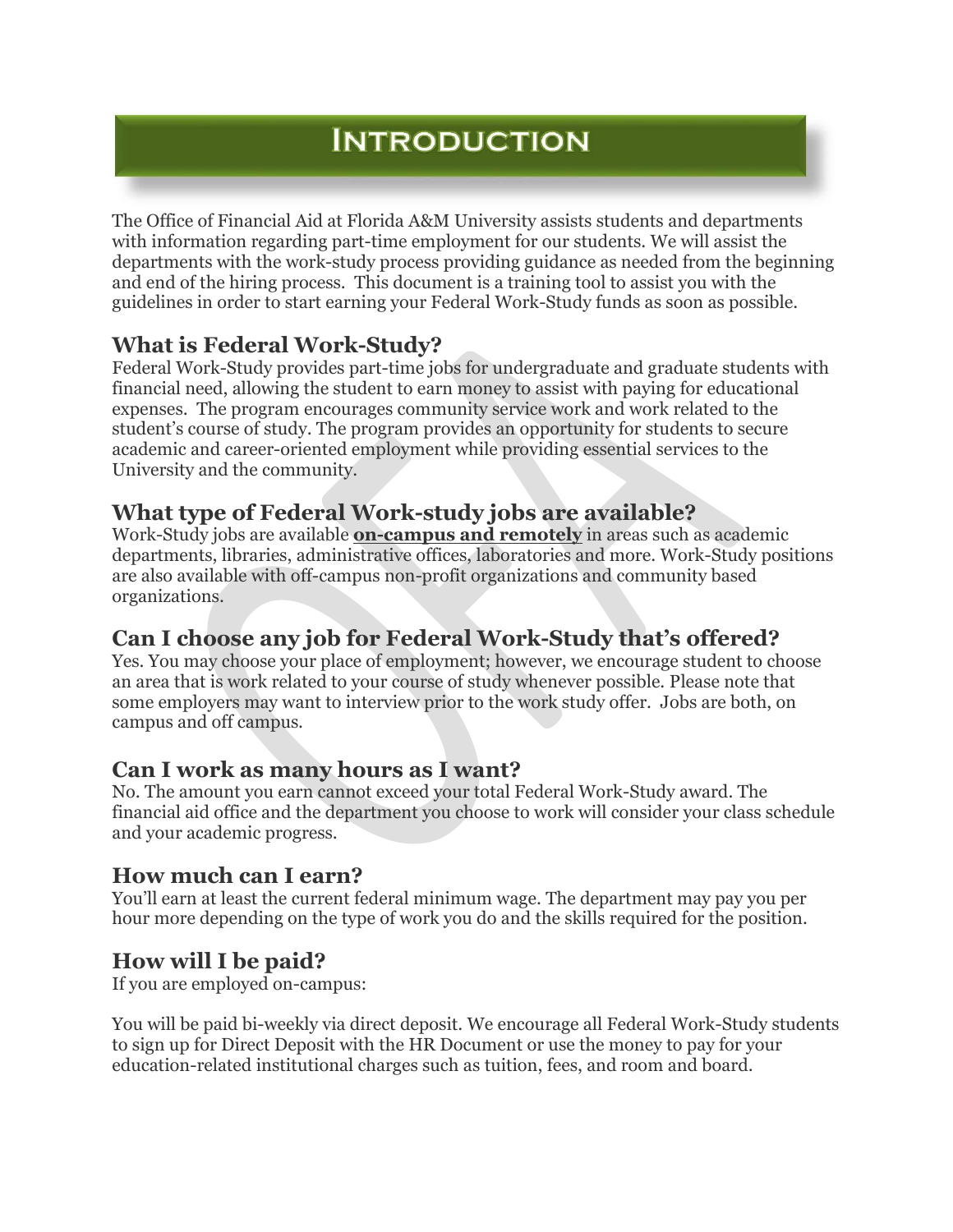# **FEDERAL WORK-STUDY STUDENT GUIDELINES**

#### **A. Student Rights and Responsibilities**

#### **Rights:**

- Information regarding their award amount, rate of pay, average number of hours per week, and general FWS procedures.
- Instructions regarding procedures to be followed if the student cannot report for a scheduled work period.
- A clearly defined work schedule, which accommodates their course schedule and academic requirements.
- Adequate training to perform assigned tasks.
- A safe, clean, and professional working environment.
- Supervision and direction from Florida A&M University faculty or staff
- Instructions for recording hours worked, as well as information regarding the College's payroll procedures and payroll calendar

#### **Responsibilities**

- Student employees are not allowed to study nor do homework while they are working. If your supervisor approves you to do homework, it must be while serving a need of the work site at the same time (i.e. answering the phone, greeting visitors, etc.)
- Become familiar with information provided regarding the terms of the FWS award and FWS program policies procedures.
- Communicate with supervisors regarding schedule
- Notify supervisor immediately if unable to attend work
- Understand the expectations from individual supervisor
- Notify the Financial Aid Office in the event of an inappropriate work environment, etc.
- Maintain professionalism and accuracy in all transactions with the public or campus community.

#### **Timesheets:**

Timesheets must be filled out completed and signed by the student worker and supervisor before they are processed. A copy of the timesheets are due the Tuesday before pay week of each month. Should that Tuesday fall on a weekend or a holiday, timesheets will be turned in on the prior business day before the due date, by 5:00PM.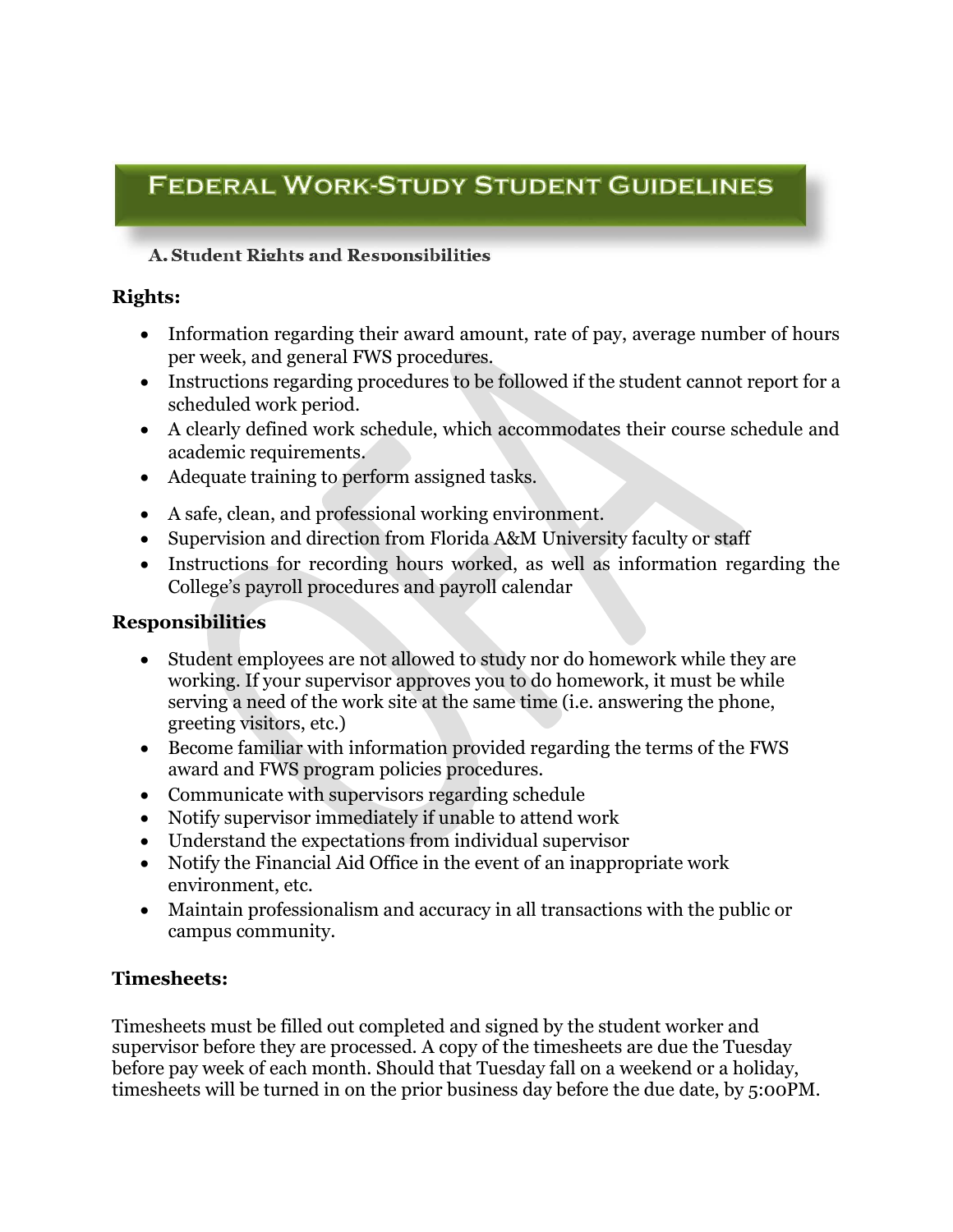#### **Pay Rates:**

Pay rates are determined by the type of job and length of time on the job. Currently recommended pay rates range from \$10 per hour. Starting pay is determined by the specific job and the timeframe of student employment desire.

The amount a student can earn per semester:

- Up to \$1500 for regular FWS program
- A student cannot work more than **20 hours per week**.

#### **Termination:**

If student employees do not perform their duties satisfactorily and needs to be terminated, the supervisors must talk with the director of Financial Aid to discuss prior to terminating the student. Improper use or violation of university property and falsification of timesheets will result in your termination without grounds for appeal. Both the student and supervisor must sign and date the Federal Work Study separation form listed on the website. This form must be emailed or faxed to the financial aid office.

#### **Breaks and Holidays:**

Students may work during semester breaks with the approval of their supervisor and if there is funding available. Students are not permitted to work on holidays that are observed by Florida A&M University.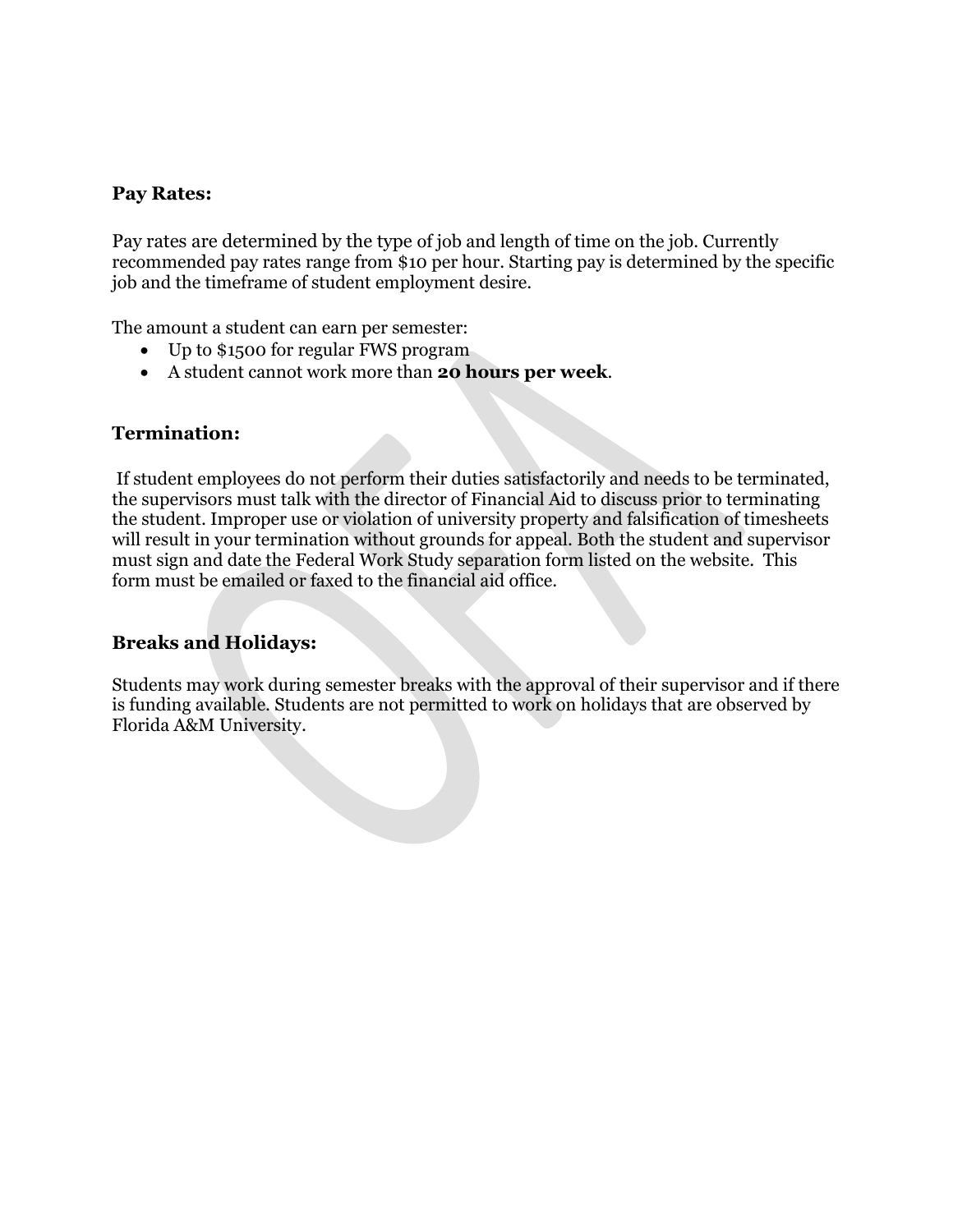## **ONCE YOU'RE AWARDED**

# **Congratulations, you have been awarded Federal Work-Study.**

Once you are awarded Federal Work-Study, you must log into your Irattler account.

Click on Campus Solution: Campus Solutions> Student Center> Self-service>Campus



Once you have clicked on "FAMU Apply for Work-Study Jobs, please complete the online application. This will allow you to be able to select a job from the list of jobs available. If a job does not have any openings, you will not be able to select that specific job. You may select more than one department.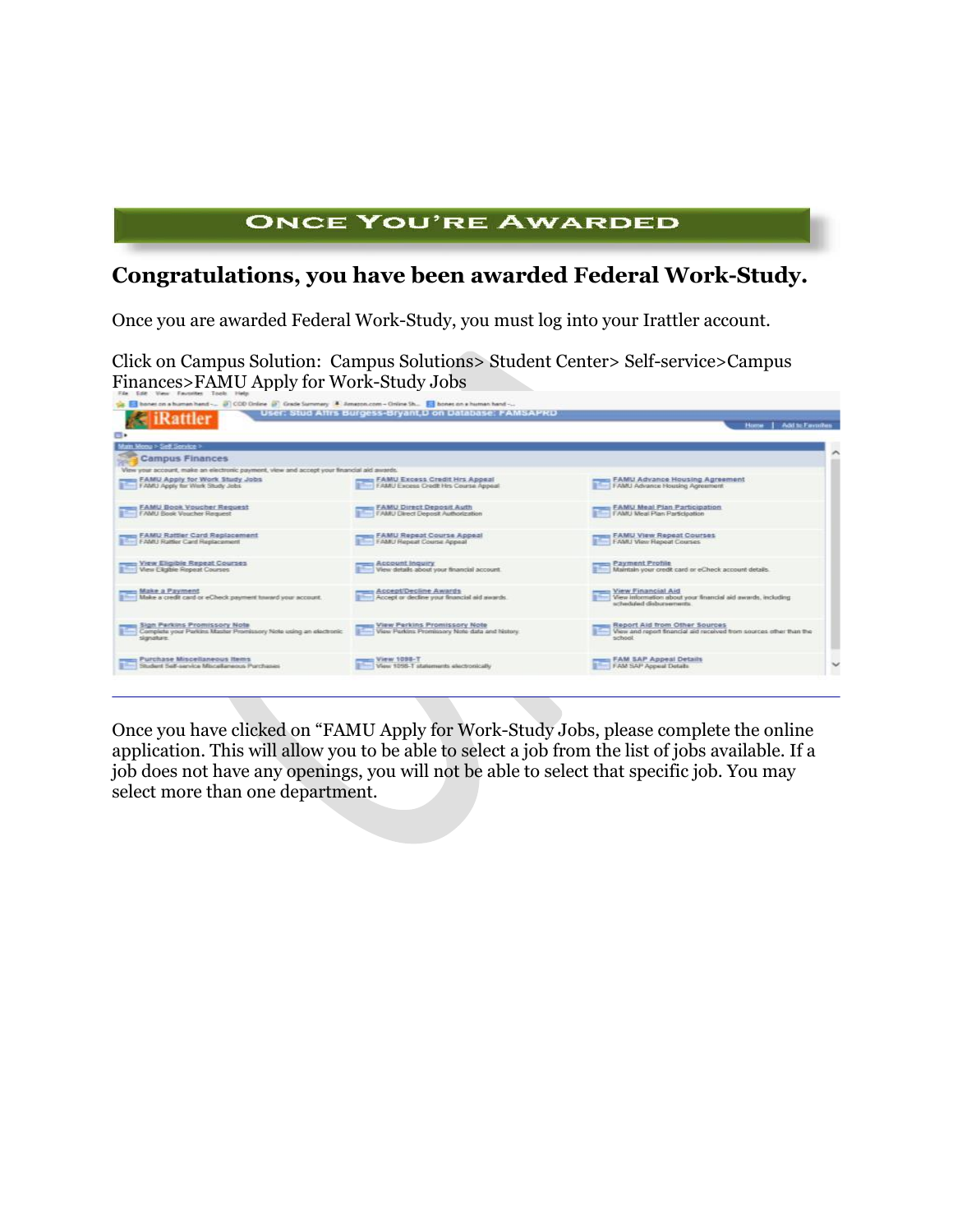Federal Work Study Job Selection

#### NOTE: Work Study Jobs will NOT be processed after Deadline.

| <b>ATTENTION:</b> | Employment dates for Fall Semester are SUNDAY AUGUST 17,2014 through THURSDAY DECEMBER |  |
|-------------------|----------------------------------------------------------------------------------------|--|
|                   | 18,2014. Employment dates for Spring Semester is SUNDAY JANUARY 04,2015 through FRIDAY |  |
|                   | MAY 08,2015. Please contact your department about your start date.                     |  |

| Aid Year  | <b>Department Name</b>                | <b>Department Contact</b> |    | Jobs | Openings Applied for Deadline Dt |
|-----------|---------------------------------------|---------------------------|----|------|----------------------------------|
| 2014-2015 | <b>Enterprise Information</b><br>Tech | Janice Love               | 10 |      | 1 09/25/2015                     |
|           | 2014-2015 Student Financial Aid       | JACQUELINE CASON          | 10 |      | 05/02/2015                       |
| 2014-2015 | Honors Program                        | Tamara Lewis              | 10 |      | 0.05/02/2015                     |
| 2014-2015 | College Of Pharmacy -<br>Instruct     | Verretta Young            | 20 |      | 0 05/02/2015                     |
| 2014-2015 | Admin Expense-Financial<br>Aid        | Sherry Marson             | 10 |      | 0 05/02/2015                     |

# FEDERAL WORK-STUDY SUPERVISOR GUIDELINES

#### **Orienting Your Student Employee:**

Orienting Your Student Employee Good personnel practices require that every employee be oriented to the organization of the work place and trained to perform necessary tasks. It benefits both you and the student to establish a formal training program and keep the lines of communication open, clear, and constructive. Spend enough time discussing the following to prevent future confusion:

- Performance standards
- Variations in work schedules for holidays and examination periods.
- Student's responsibility for University facilities and equipment.
- Safety and health practices
- Training in skills and procedures necessary to perform the job.
- Confidentiality of records and files. (FERPA statement, specifically)
- System access and security procedures.
- Procedures for recording hours worked and completing timesheets.
- Dress code in the workplace
- Telephone etiquette
- No homework policy (student employees are not allowed to study or do homework on the job unless they are fulfilling a role for the work site at the same time, such as answering phones)
- Policy on no smoking in building (if applicable to your work site)

Provide answers to the following questions:

1. Who is the student's supervisor?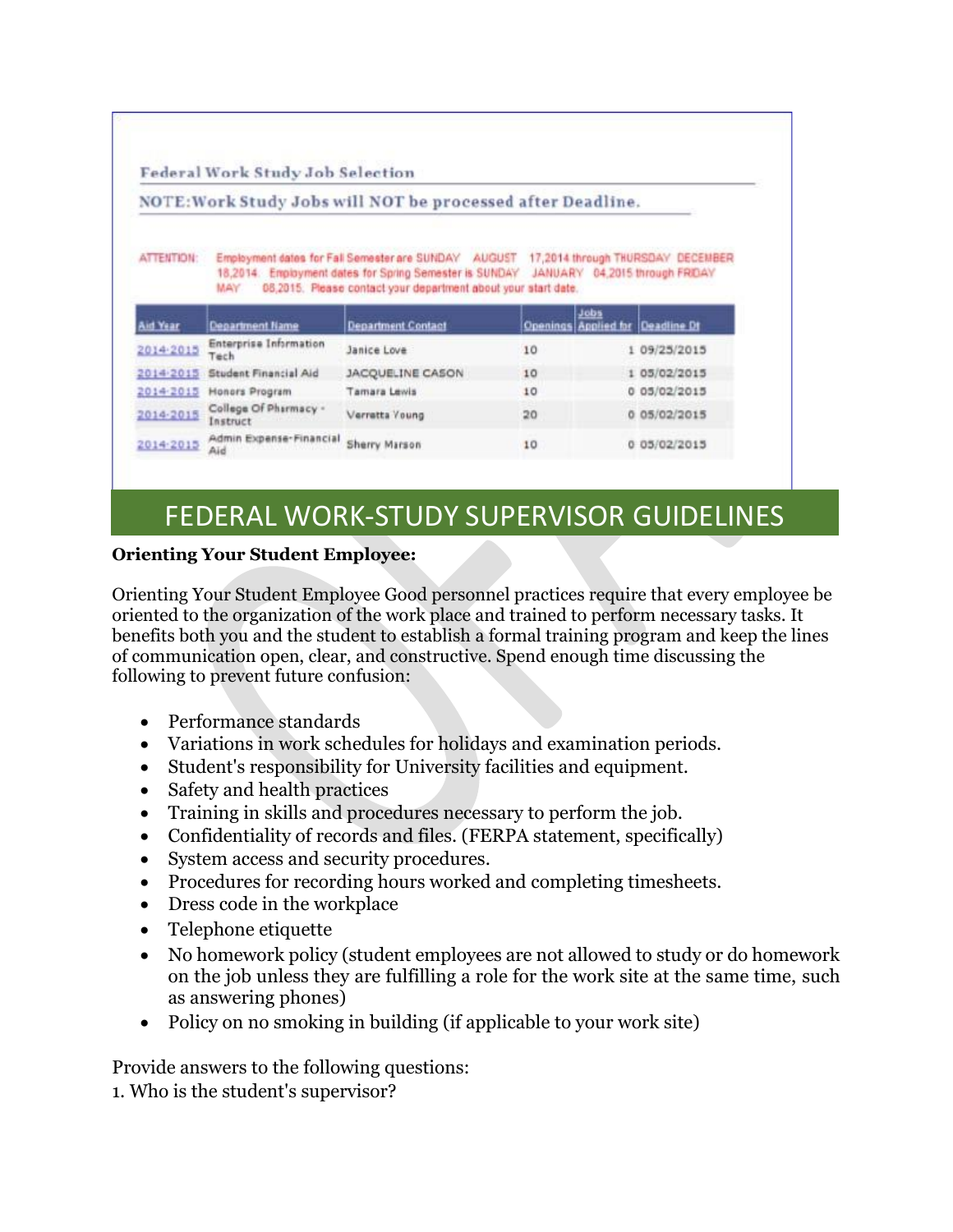2. To whom should the student direct problems or questions?

3. Who should be contacted in case of absence or change in work schedule?

#### **Federal Work Study Supervisor Guidelines for Timesheets**

When can a student employee start working?

Once the student has completed the interview process and you have signed the contract with the student, the student must submit the New Employee Sign-up Packet (OPS) to the Human Resource office, located in Foote-Hilyer Administration Building, prior to receiving payment. These packet includes the following:

 $\Box$  Collection of Employee's Social Security Number Form (sign and date)

 $\Box$  Personal Information Form (sign and date)

 $\Box$  Oath of Loyalty (notarized)

 $\Box$  Florida Retirement System (FRS) Certification Form

 $\Box$  W-4 Form (sign and date)

 $\Box$  I-9 Form (sign and date with appropriate documentation according to instructions)

 $\square$  Direct Deposit Authorization Form (mandatory/sign and date)

 $\Box$  Confidentiality and Security Agreement Form

 $\Box$  Terms and Conditions of OPS Employment Form (OPS New Hire Only)

 $\Box$  Social Security Card (signed copy)

 $\Box$  Driver's license or government issued photo identification card (copy)

All signed contracts must be submitted to the Office of Financial Aid via the Image Now system. Any questions, please contact Jackie Cason at [Jacqueline.cason@famu.edu](mailto:Jacqueline.cason@famu.edu)